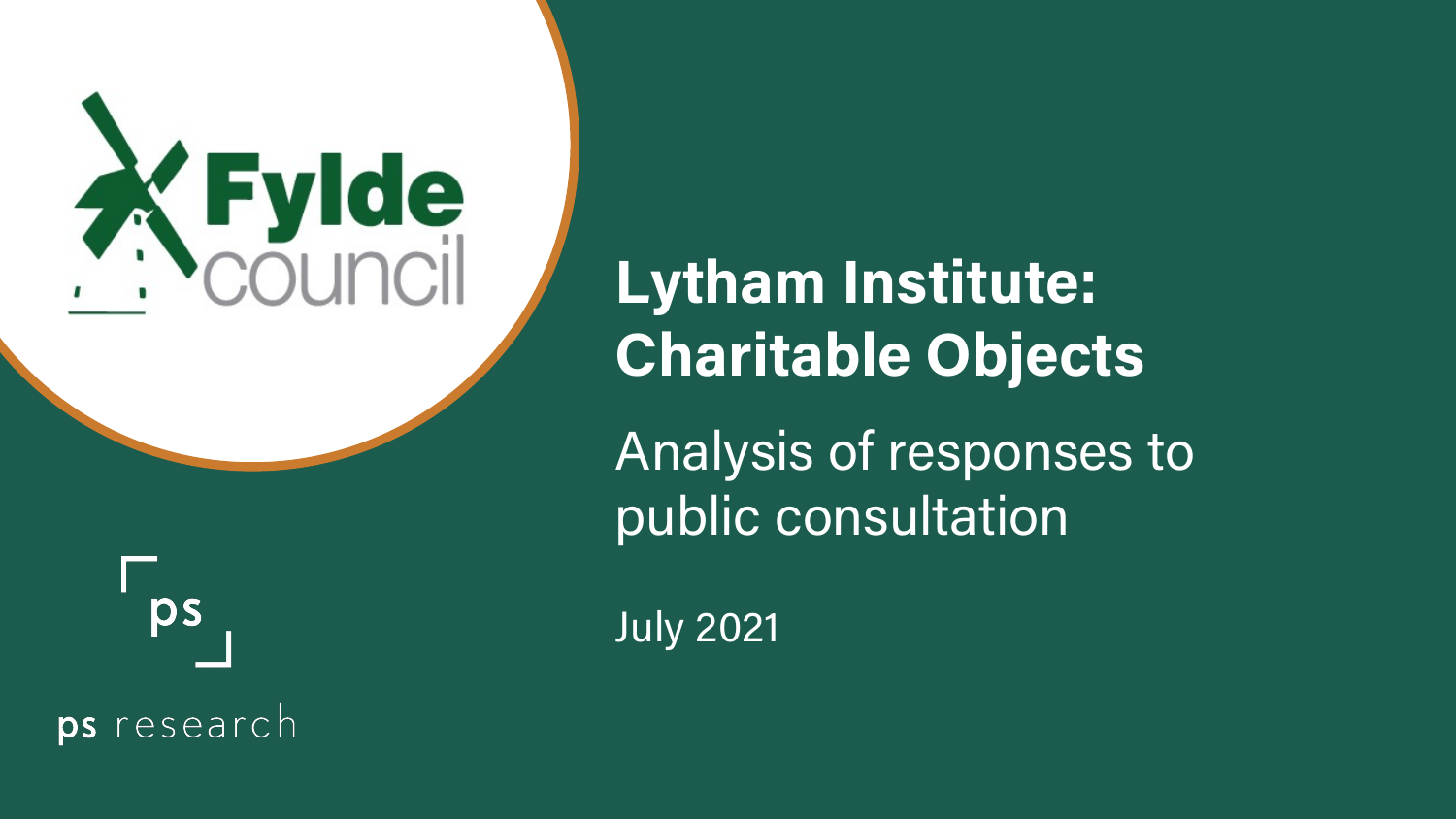### **Contents.**

| <b>Section</b>                                     | Page           |
|----------------------------------------------------|----------------|
| <b>Background</b>                                  | p <sub>3</sub> |
| Overall views on the proposed Objects              | p <sub>6</sub> |
| Suggested changes to proposed Objects              | p <sub>9</sub> |
| Feedback on wider concerns and suggestions for use | p11            |
| Summary of feedback received from key stakeholders | p16            |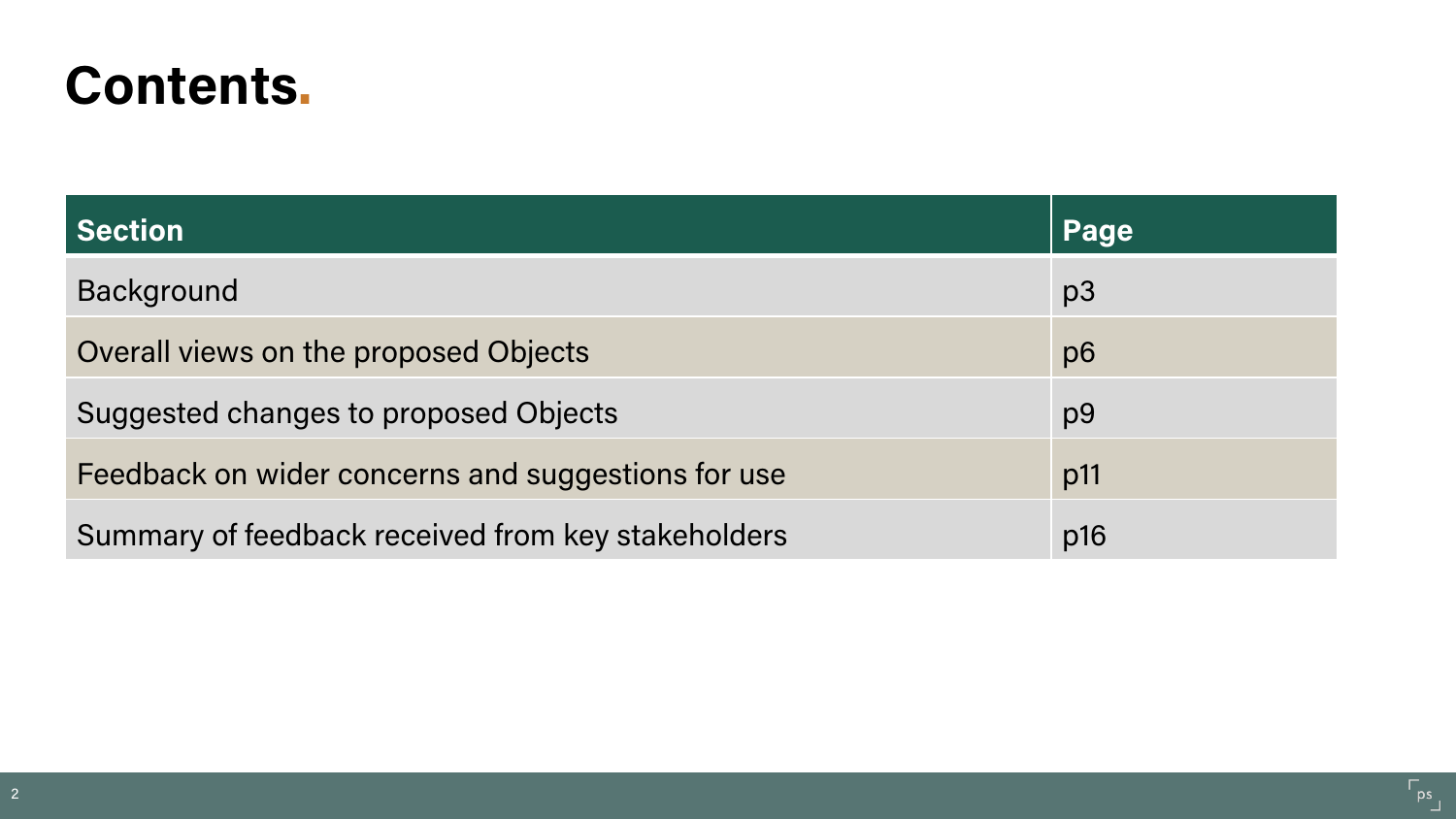# **Background.**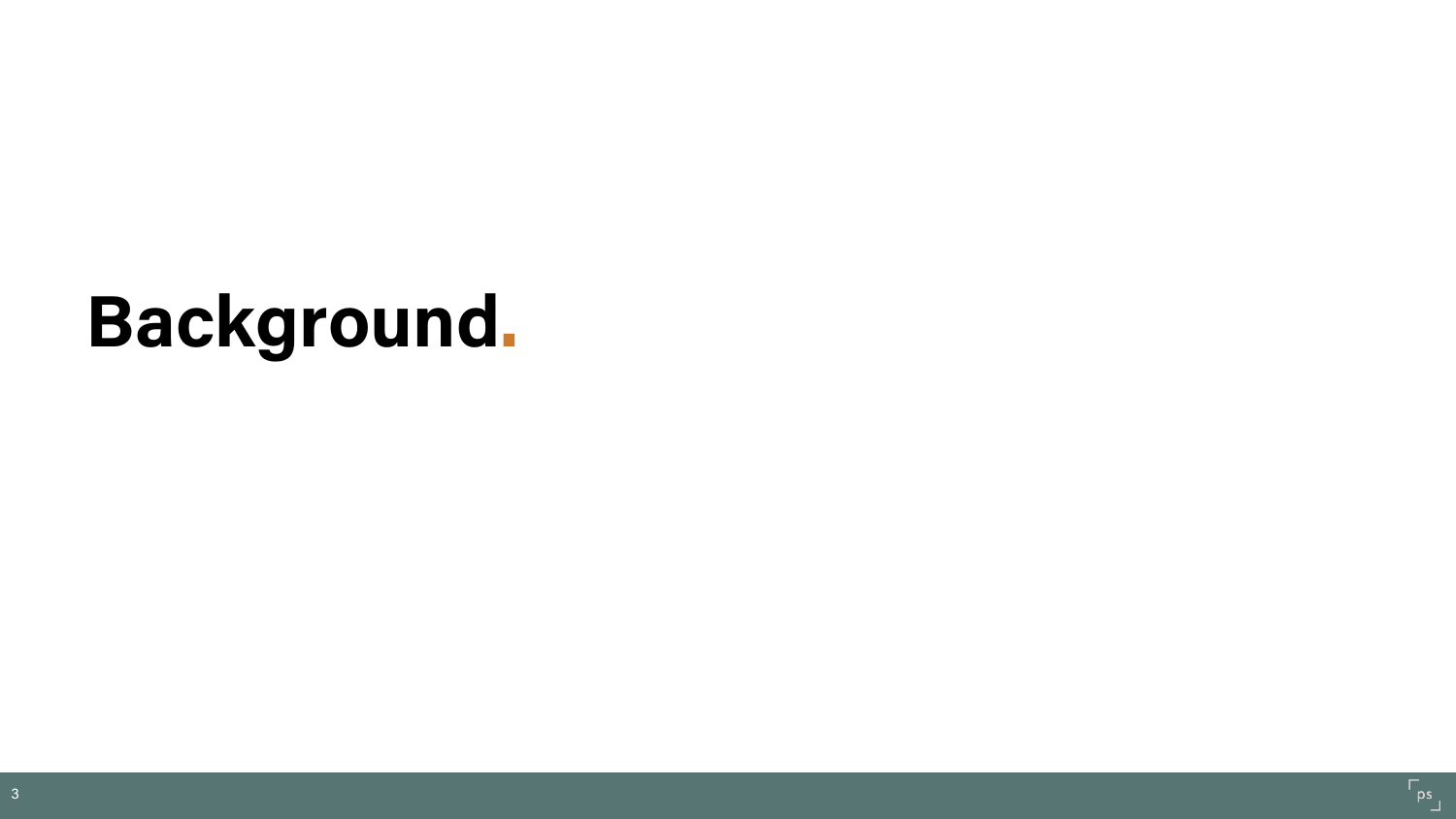## **Background.**

Fylde Borough Council is the sole corporate trustee of the Lytham Institute Trust.

Based on the indenture dated 1917, the current 'charitable objects' are to: 'maintain the said premises and the buildings now or hereafter erected thereon for public use under the provisions of the Public Libraries Act 1901 and the Museum and Gymnasium Act 1891 or any acts re-enacting or amending the said acts or any of them'.

The charity has maintained and managed the Lytham Institute building and has ongoing arrangements with several community groups. Activity has been limited following the library operator ceasing its activities from the building. Lytham Heritage Group and the Civic Society occupy rented space on the first floor of the premises. After Lancashire County Council relinquished the User Rights following the decision to relocate the library service in Lytham Assembly Rooms, the future of the Institute needed to be reviewed.

After considering legal advice, the council registered the Institute as a charitable trust, a process that was completed in 2019. The 2017 assignment did not include any governance arrangements and left the council as the sole Trustee.

After seeking advice and support from the Charity Commission, the council identified the need to revise the purpose of the Trust and develop a scheme of governance.

The following revised purposes for the Trust (based on the Charity Commission's model purpose for community centres) were approved for consultation on 9 March 2020:

"To further or benefit the residents of Lytham and the neighbourhood, without distinction of sex, sexual orientation, race or of political, religious or other opinions by providing facilities in the interests of social welfare for learning, recreation and leisure time occupation, including cultural and art exhibitions, with the objective of improving the conditions of life for the residents. In furtherance of these objects but not otherwise, the trustees shall have power to maintain or manage or co-operate with any statutory authority in the maintenance and management of the Lytham Institute building or other appropriate premises for activities promoted by the charity in furtherance of the above objects."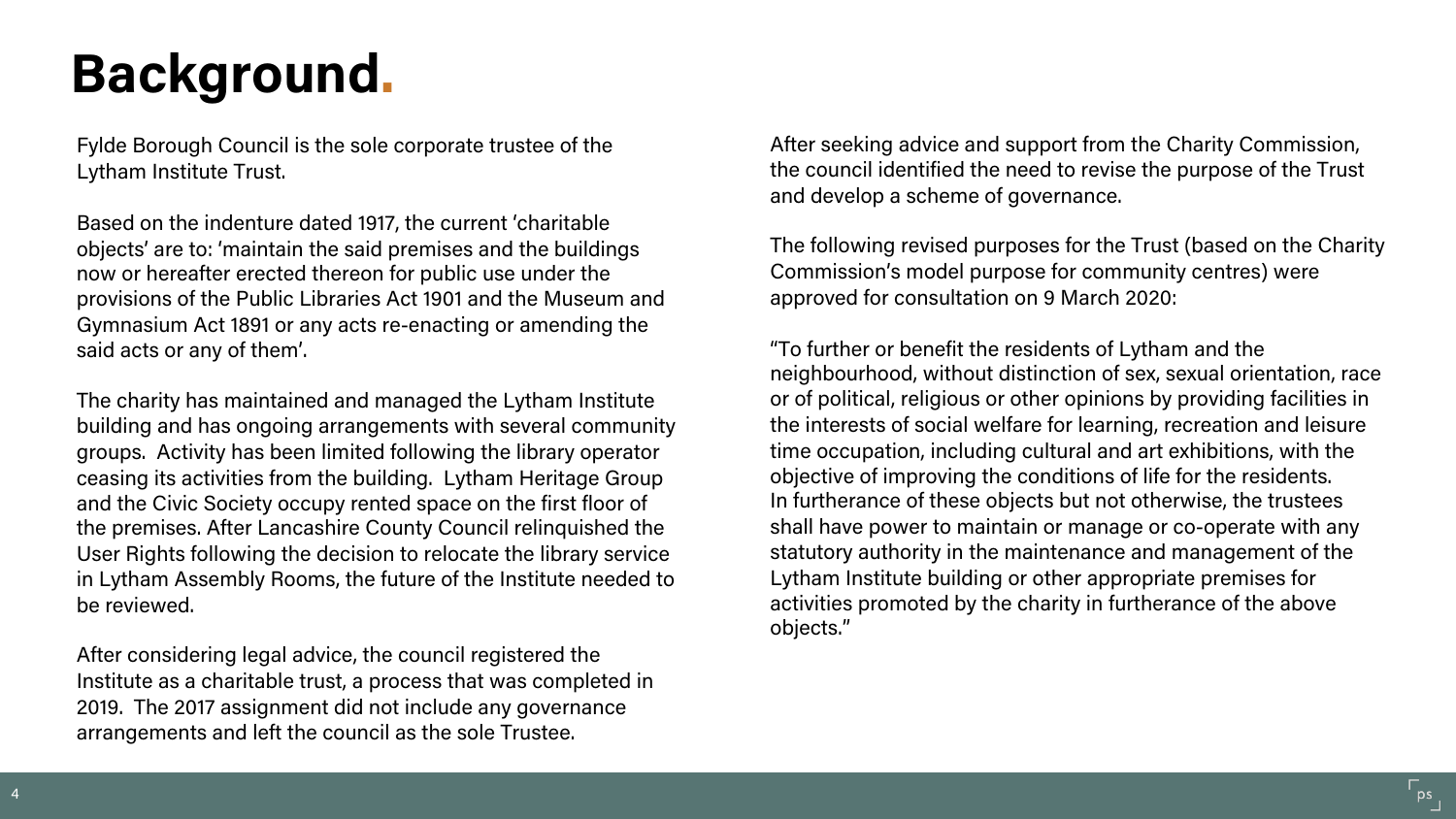### **The consultation.**

The Trust followed Charity Commission advice and undertook a public consultation to obtain the views of anyone who has an interest in the revised purpose.

An online link was posted on the Fylde Council website. The initial consultation was suspended due to the coronavirus pandemic, however this was reopened on 2 June 2021 for a period of 28 days, ending on 30 June 2021.

The following statement was posted on the consultation website from the Leader of the Council, Cllr Karen Buckley, said:

"Lytham Institute's future is still to be determined and the decisions will be informed by local people. This consultation is about the purposes of the charity rather than the use of the building and needs to be settled before we can move forward.

"Anyone who submitted a response before the consultation was suspended last year can be assured that these have been retained, however, if an organisation or individual wishes to make further comment there is no restriction on how many submissions can be made."



#### The consultation posed three questions:

- Do you feel that the proposed objects are appropriate for the Lytham Institute Trust? (Yes/No answer)
- If NO, then please provide additional feedback on what you would change? (Open text answer)
- Do you have any other feedback you would like to share on the proposed objects for the Lytham Institute Trust? (Open text answer)





- 65 via the online feedback form
- 1 paper copy from the Friends of Lytham Institute

It should be noted that much of the feedback received does focus on the **use of the building**, and that some respondents disagree with separating out the purpose of the charity and the use of the building. All responses have been analysed and this report includes a summary of the key themes amongst these responses.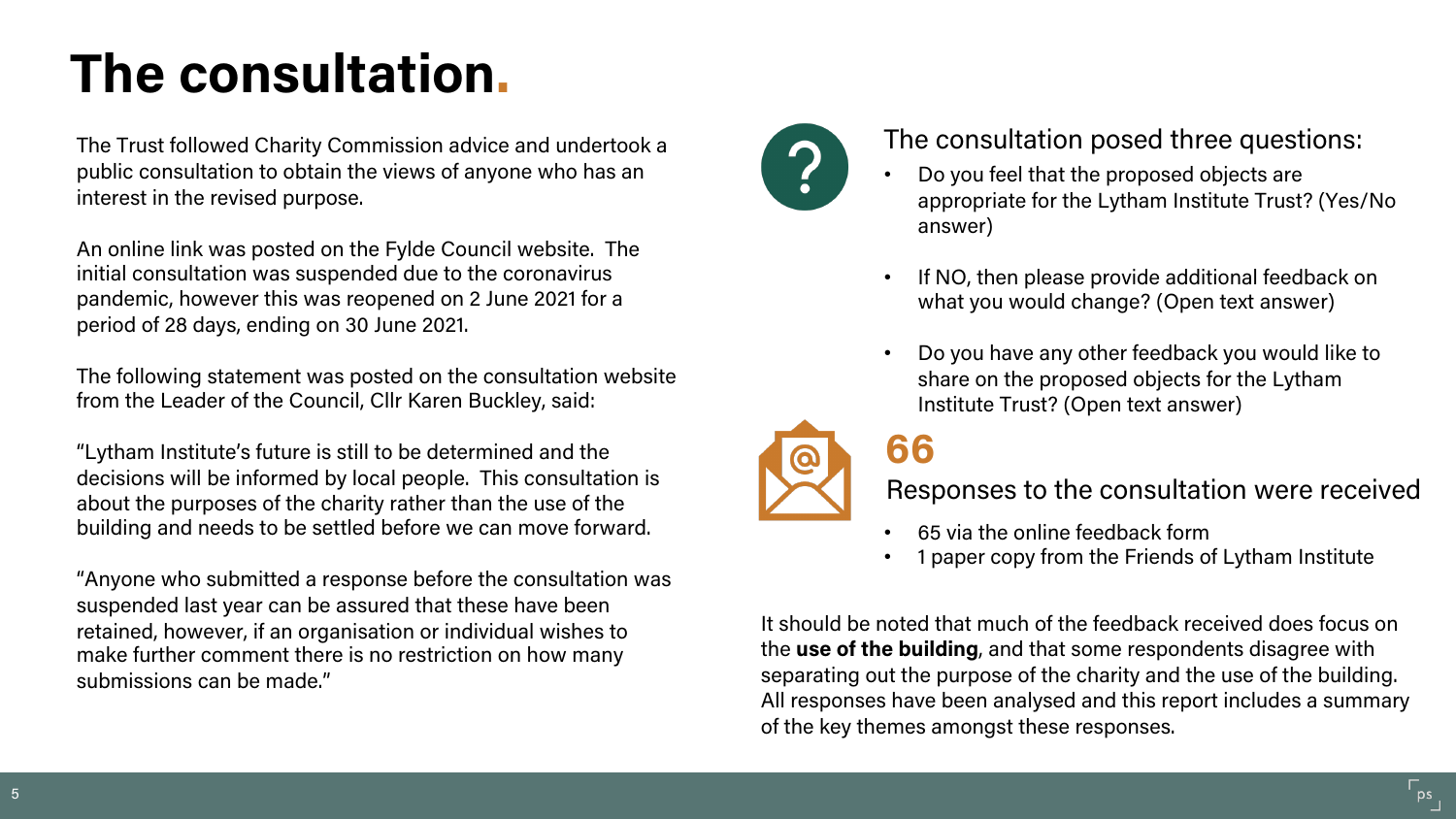# **Overall views on the proposed Objects.**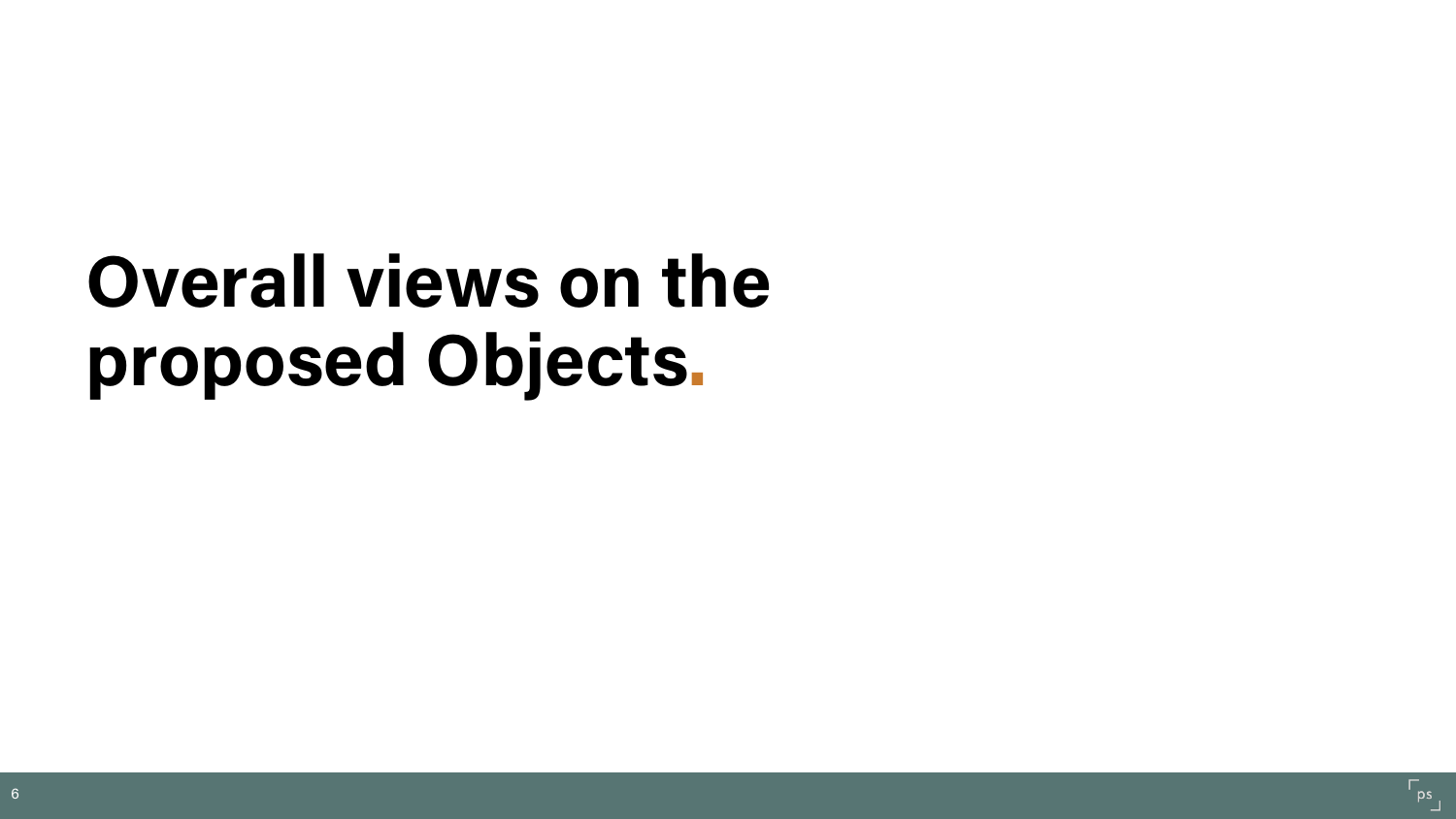### **3 in 5 feel that the proposed Objects are appropriate.**



### **66**

Responses to the consultation in total



Q: 'Do you feel that the proposed objects are appropriate for the Lytham Institute Trust?'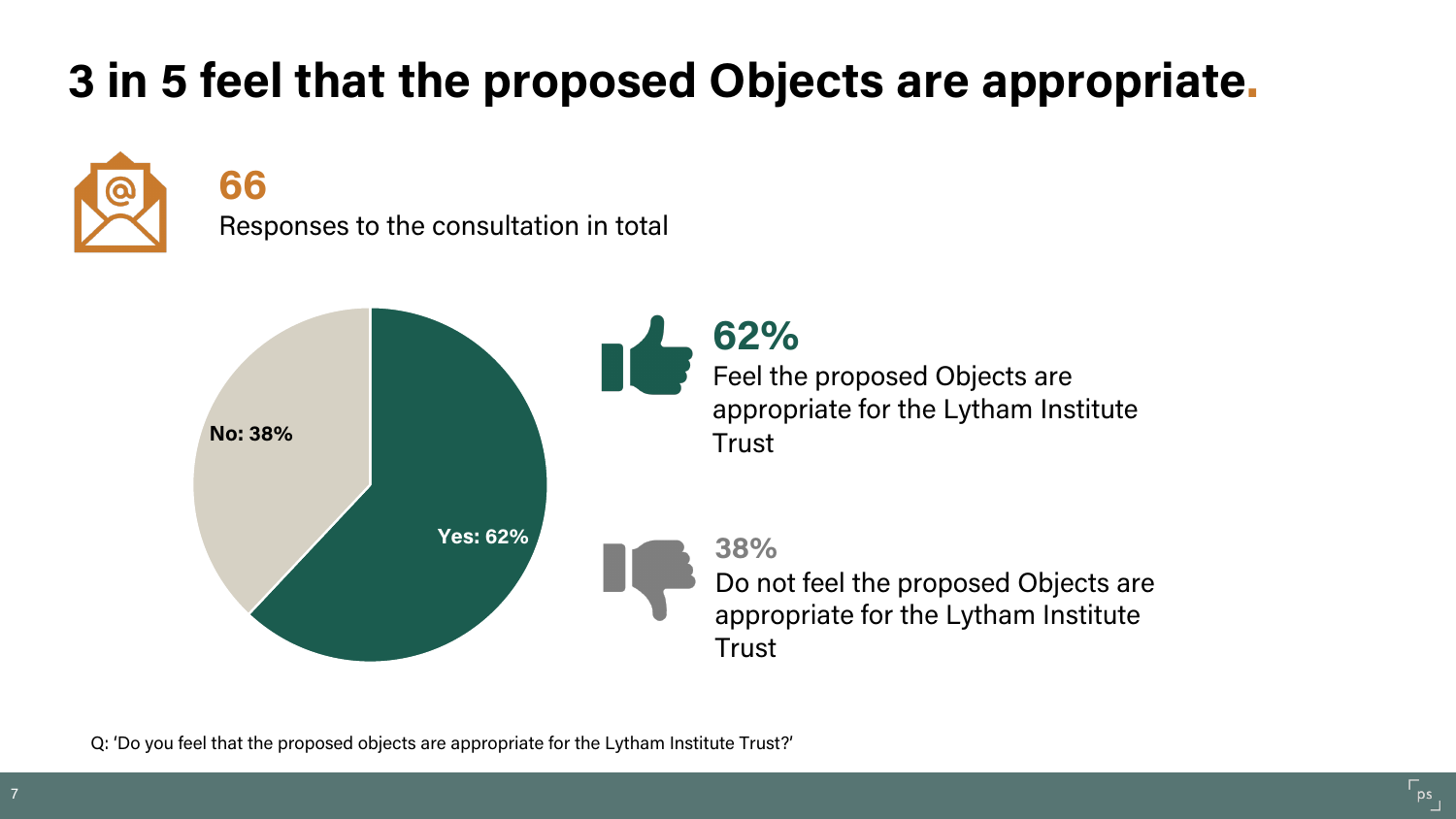### **The main feedback from those in support is the Trust should provide a space that the whole community can use.**

**8 in 10 (33)** of those who feel the Objects **are appropriate** gave further feedback



Of these **the majority (45%)** reiterate that, in the spirit of the original gift, the purpose of the Charity should be to **provide space within the Institute for the whole community to use**

- For the use of community groups and events
- For the use by the whole of the community
- 3 respondents feel that the purposes should mention how it will be economically viable
- 3 respondents feel it should have remained/be reinstated as the Library, and that the purposes should reflect this

The Trust has to be in the interests of people now that have changed from those of 100 years ago. It has to have a use and a purpose for all, not just a few and those who shout loudest.

There is not much for the younger people and I agree that the Institute should be a hub for arts, culture and learning. The Trustees should be reminding of the original intentions: it was supposed to be for the whole community and not mostly to serve the vocal third age residents.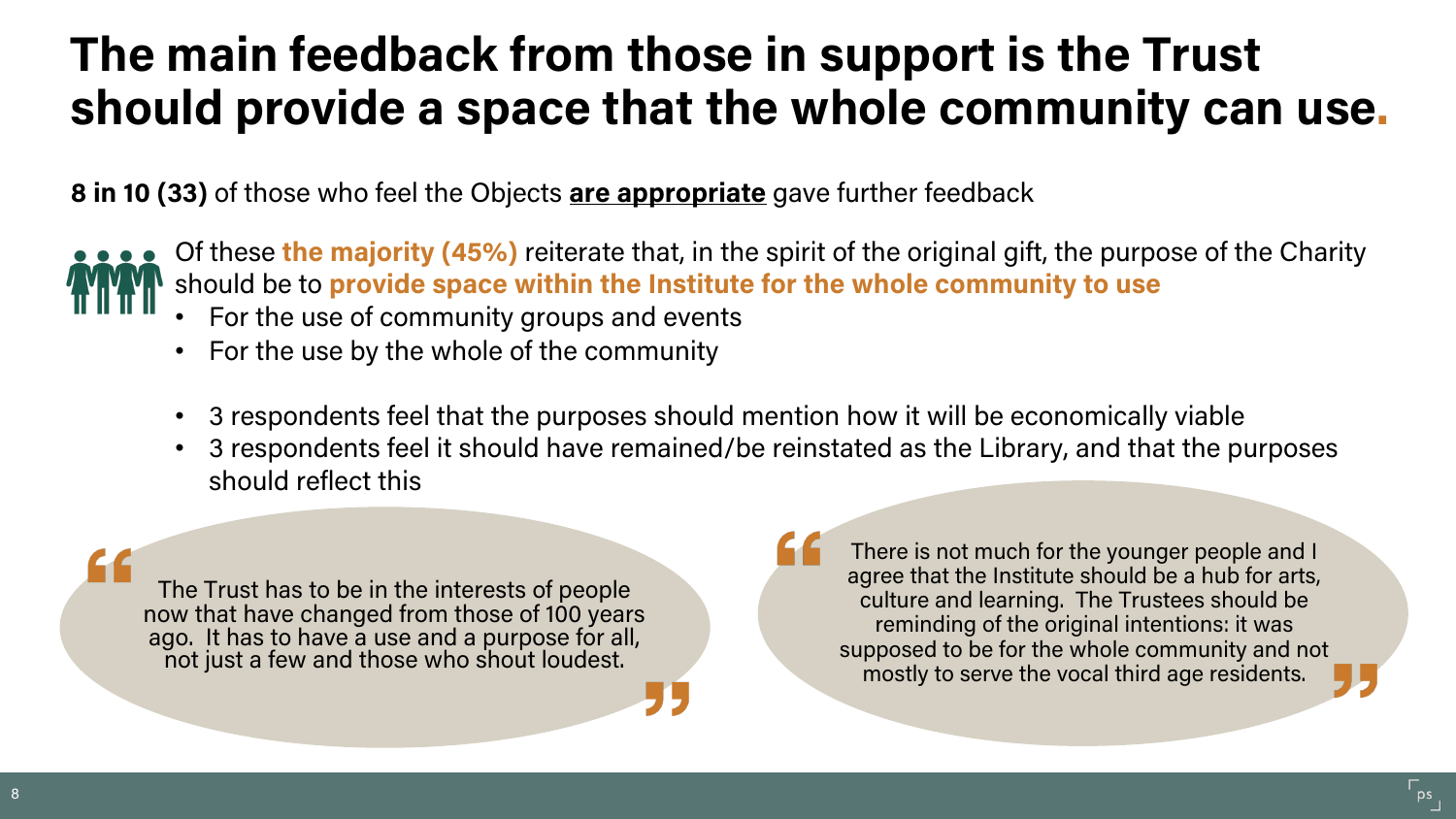# **Suggested possible changes to the proposed Objects.**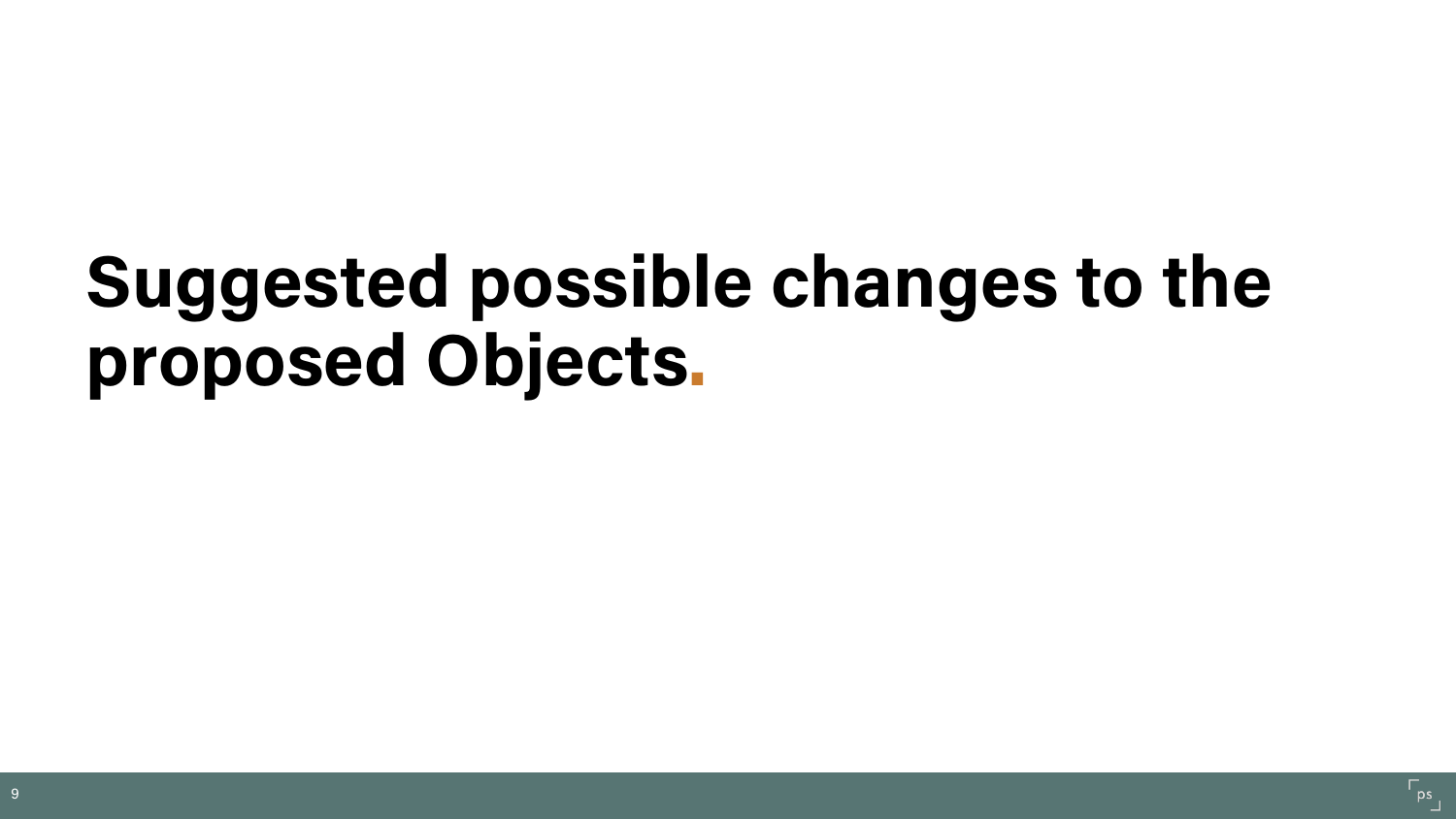### **The most frequently suggested change to the Objects is to remove the phrase 'and other premises'.**

**23** respondents **did not agree** that the Objects are appropriate, although not all suggested changes/feedback which relate to the purposes of the Charity.

Of the feedback given by these respondents that relates **specifically to the Charity's Objects:**

• 7 respondents would like to see the phrase **'and other premises' removed** from the Charity's Objects

Other suggested changes (mentioned by a smaller numbers of respondents) include:

- The **provision of a library** in the Objects (as specified when the building was originally gifted)
- Some mention of how the building can be used to bring in **income/be economically sustainable**
- A specific reference to the provision for the storage of and public access to the **Archives**
- A specific reference to **'heritage'** and the preservation of an historic building

Library provision should be included in the<br>aims...The Lytham Institute scheme should aim to provide wide community library facilities including a reference library and community information desk.

Please delete 'or other appropriate premises'. The Institute building and what should be happening inside it are linked together and activities should not be transferred to other premises.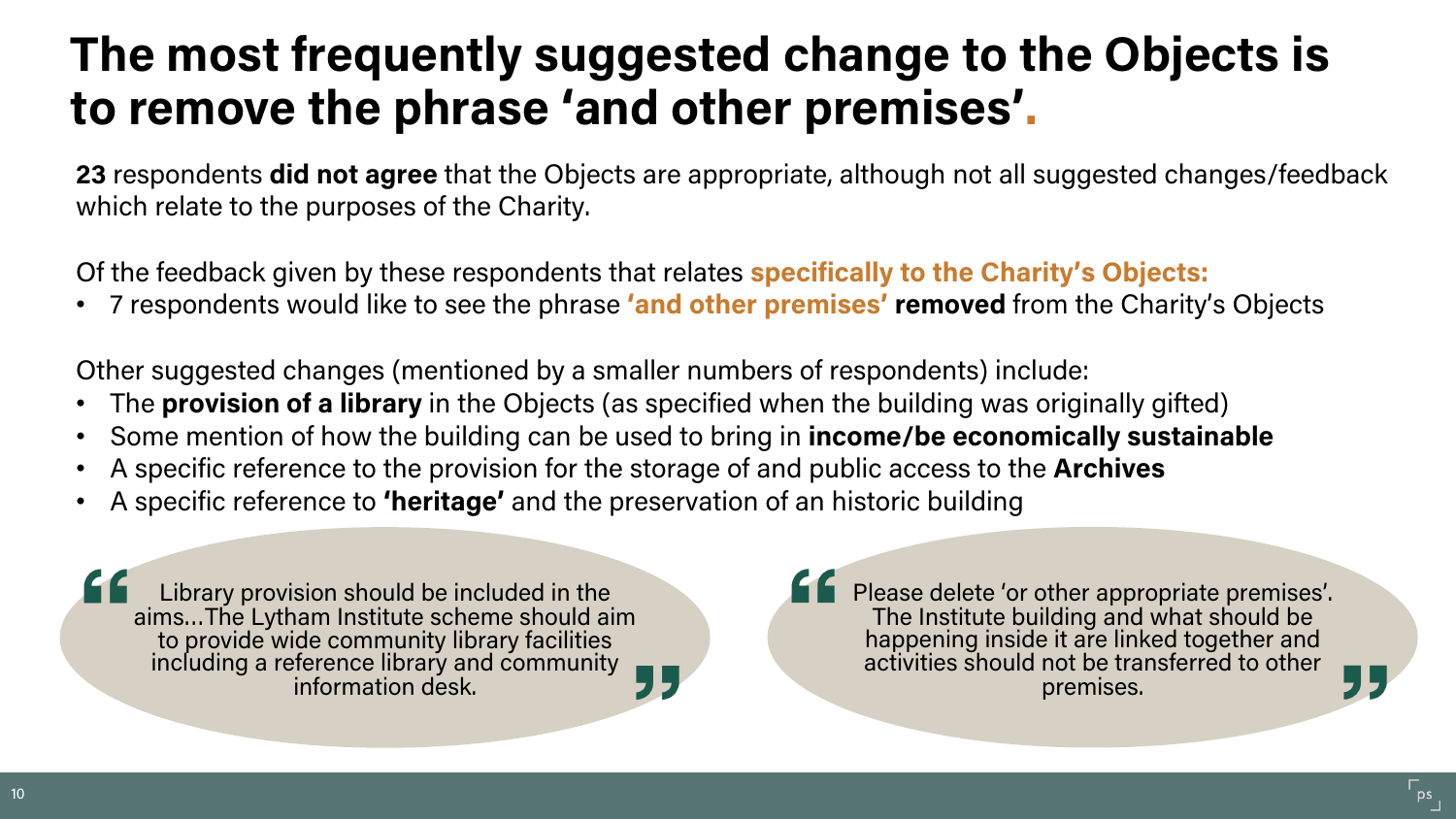## **Feedback on wider issues and suggestions for use.**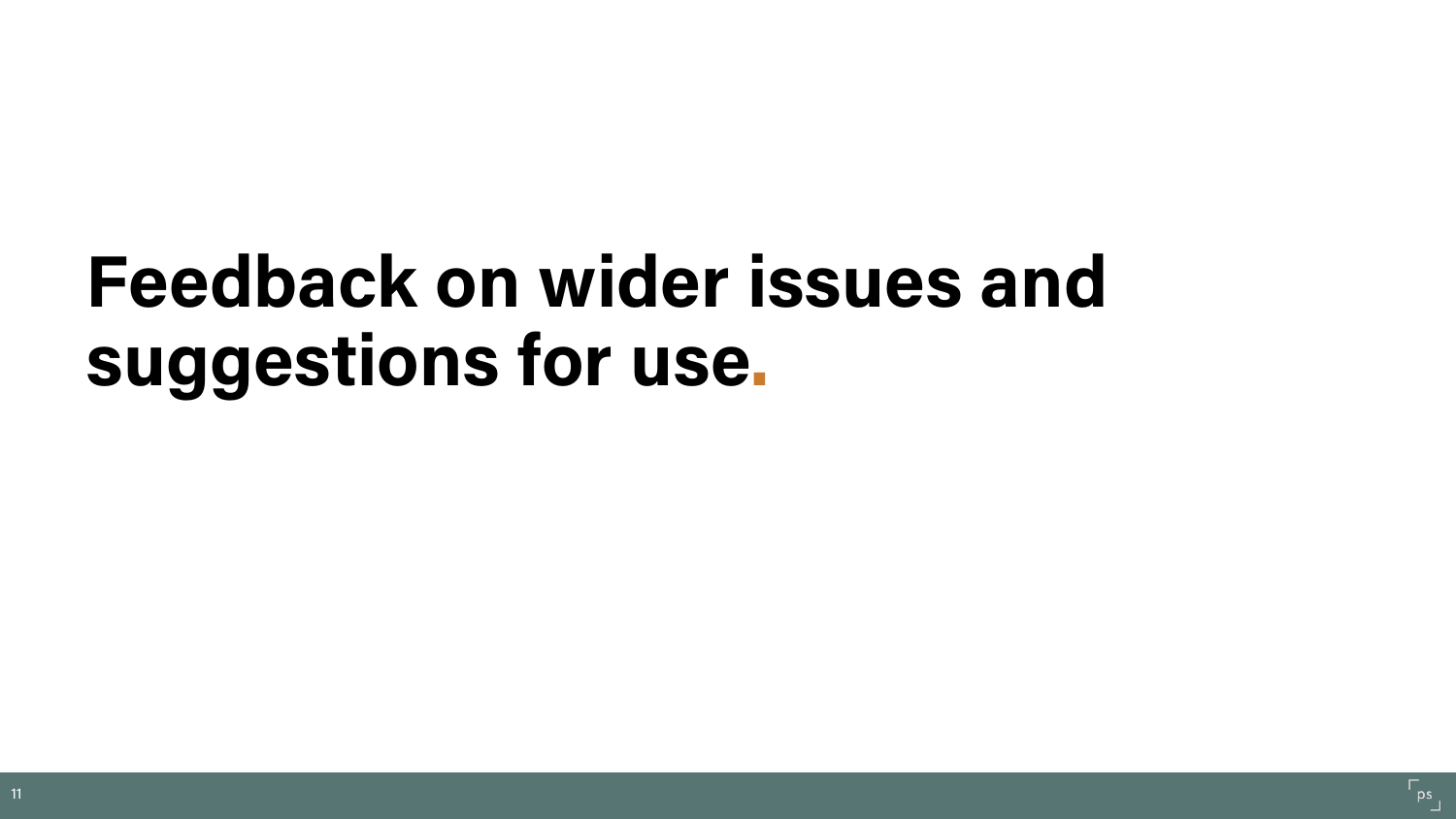People found it difficult to **separate out the uses of the building and the purpose of the Trust** and some felt this separation is not appropriate.

The charity purposes inherently include ongoing use of the LI building. The trust relates to the maintenance and management of the LI building and to its provisions for and use by the people of Lytham and surrounds. The Trust cannot be separated from the building.

'Purposes' and 'use' are inextricably linked and it is illogical to deal with them separately.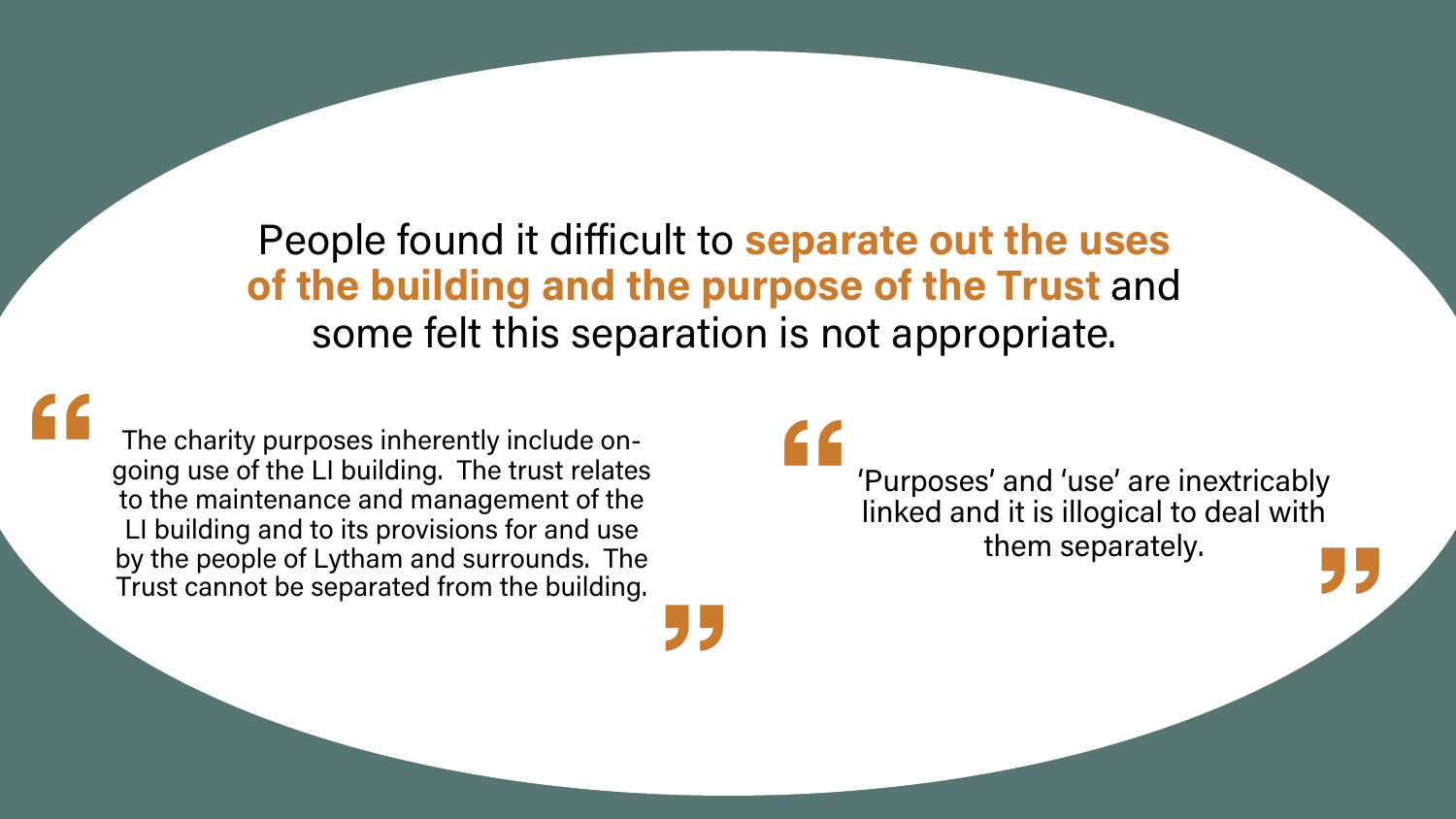### **Whilst not specifically part of the consultation, much of the feedback reflected on possible uses for the building.**

The majority of respondents commented on **the emphasis of the Charity's purposes and how it could fulfil these purposes**, in particular that it should:



- Focus on **recreation** and **learning** by becoming an **inclusive community hub**:
	- Offer adult learning, including for people with disabilities
	- Offer provision for the youth in the area
- Become a **multi-purpose arts and cultural centre**, providing space for cultural events, art and exhibitions
- Provide spaces and facilities for the community to hire at a reasonable price

The nature of the different rooms in the building are suited to the establishment of a multi purpose arts centre, serving the community with a range of<br>cultural activities not available at present.<br>Opportunities for visual arts exhibitions, artists studios to hire, music rooms for instrumentalists, choirs, and study groups would create a hub of

In these times of high street demise and an alleged increased adoption of online interface, I feel it is vital for a facility gifted to Lytham to remain open to all, community focussed, inclusive and educational.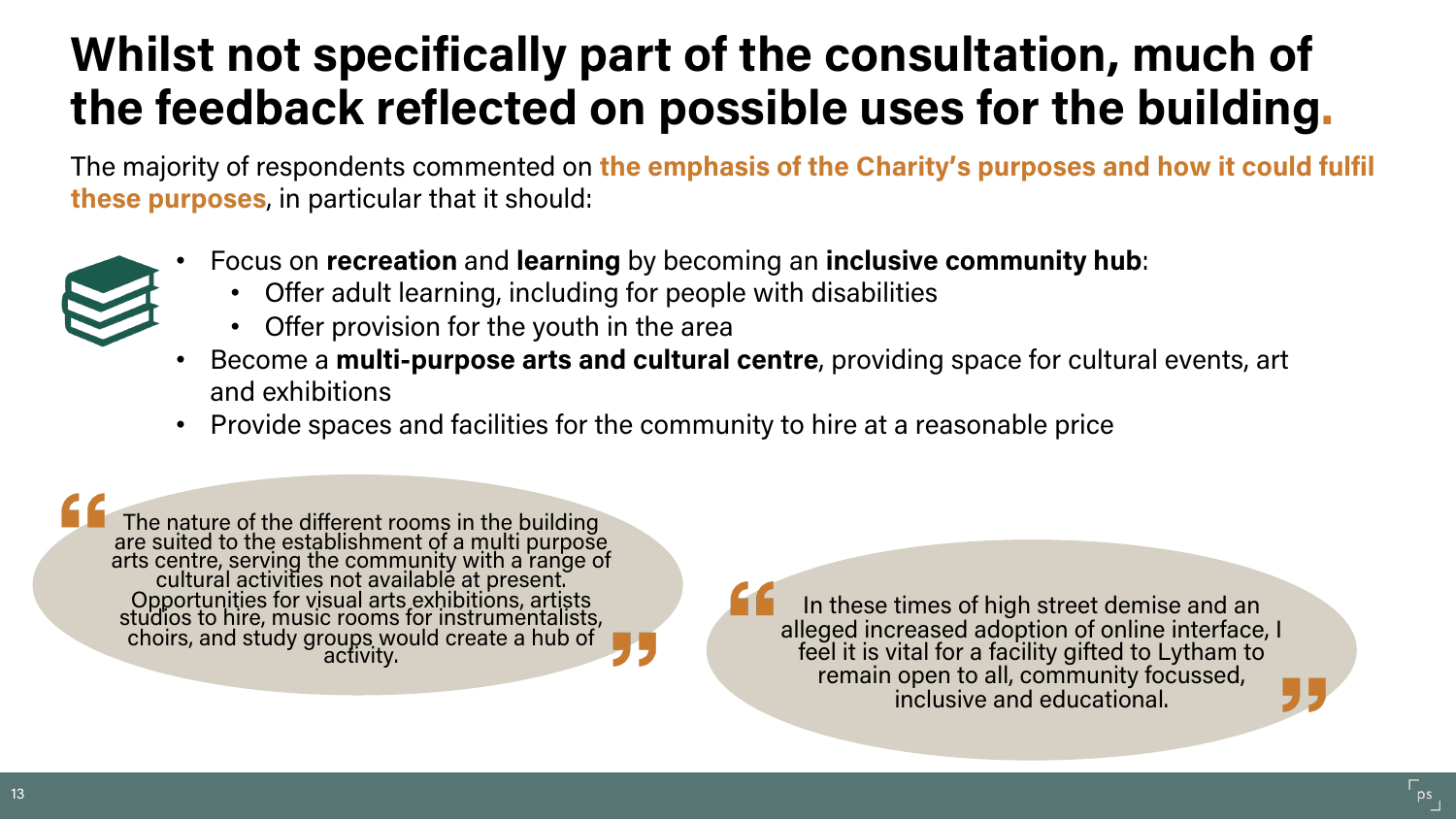### **Many gave specific ideas as to how the building could be used to fulfil the Charity's purposes.**



Specific ideas for how the Charity could fulfil its purposes including using the Lytham Institute to house:

- A community café/kitchen area
- A town centre Tourist Information Office
- Registrar Services
- A flat for a custodian to address social housing need
- A Food Bank
- A centre for the NHS/LA to provide health and well-being education
- Bookable rooms to hire for meetings, events, classes and lectures

And specific suggestions for how the space could be used by the community include:

- Children's facilities, e.g. a games room for young people, Sure Start initiatives
- An exhibition space for local artists and photographers
- Youth groups, mums and babies/toddler groups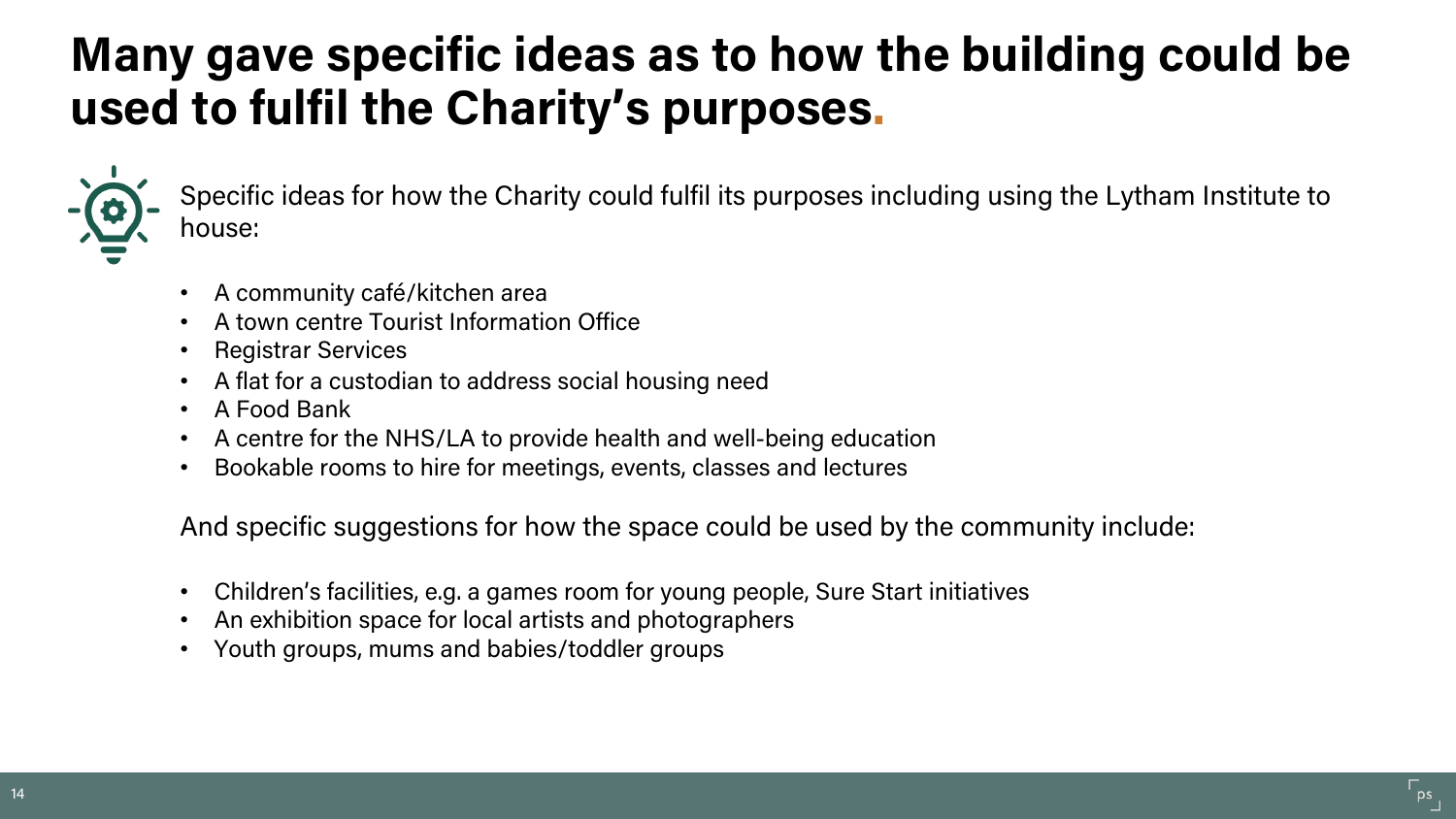### **Other feedback focused on the consultation itself and governance of the Trust.**



**Almost a quarter of responses** (15) mentioned the **consultation approach**, in particular that it should have:

- Been more specific in how the Objects are consistent with the original spirit of the gift
- Provided more information
- Been easier to understand
- Been publicised more widely
- Offered more ways of providing feedback

8 responses refer to the need for **governance to be transparent**, and that some of the Trustees should come from the community.

5 specifically mentioned being **opposed to the sale**  of the Institute.

3 also mention that **accessibility** needs improving.

It is not clear what 'objects' are and with such a vague proposal, the public cannot know if the use of the Institute will be well run.

Recruit capable Trustees (a minimum of three) from the Lytham community with appropriate skills and knowledge.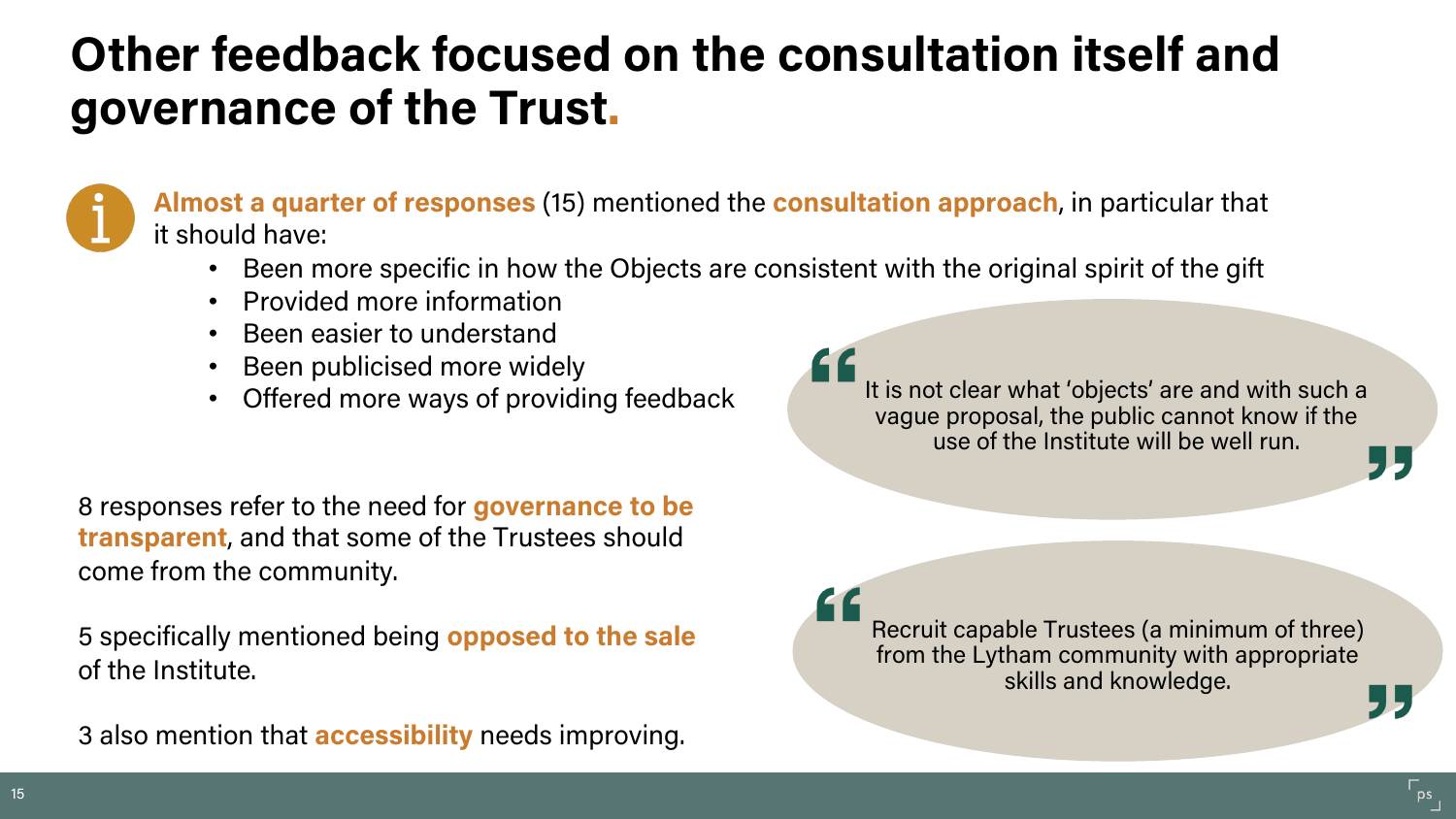## **Summary of feedback received from key stakeholders.**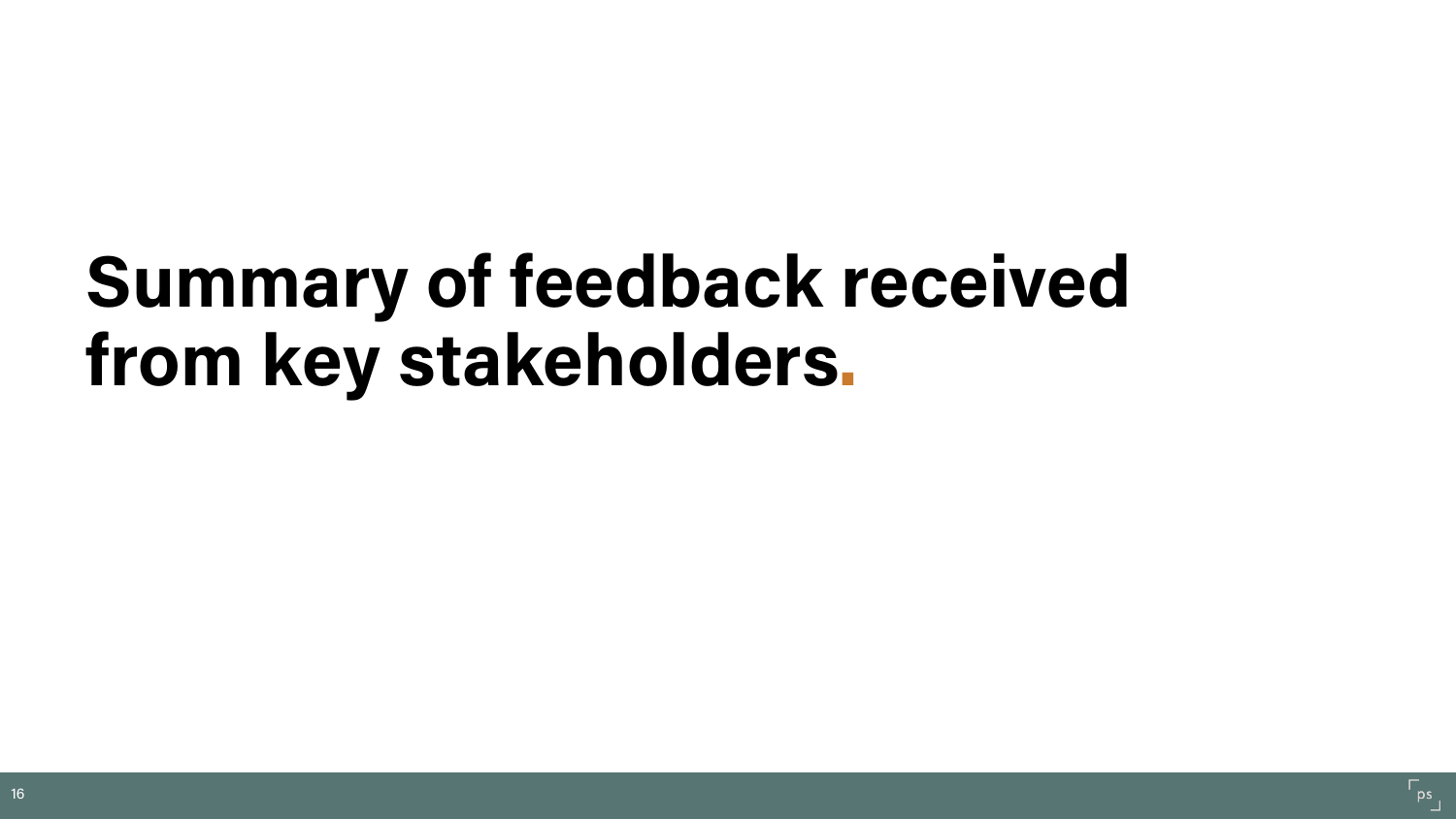### **Summary of response from Friends of Lytham Institute, a recognised stakeholder in the Lytham Institute (LI).**

#### **Comments on the consultation process**

- The consultation should concern both the aims of the charity and the use of the purpose-build Institute building to facilitate those aims.
- A wide-ranging public consultation exercise is still needed.
- The Friends of LI propose that a roundtable of interested parties takes place.

#### **More transparent and open governance**

- Work needs to be done on legal and governance practice, engaging with communities of place and interest, working out the potential uses of the building and costs of making it fit for modern purposes.
- They are not in favour of 'closed' governance and feel that a wide and engaged membership will be vital in making a success of the Institute.

#### **Preserve the LI for community use**

- The Aims should include library provision, and the wording should not restrict community usage.
- They are opposed to LI activities being transferred to 'other premises' as suggested in the consultation.
- They are opposed to the sale of the Institute. Agreement with the St Annes Civil Society that:
- It should be far more specific as to the main charitable objects consistent with the spirit of the gift
- The potential beneficiaries of the Charity should include both residents and visitors.

#### **Potential activities and uses**

Potential activities and uses are suggested (not listed here) that are considered in keeping with the aims of the original give, i.e. a focus on education and social interaction for the whole community.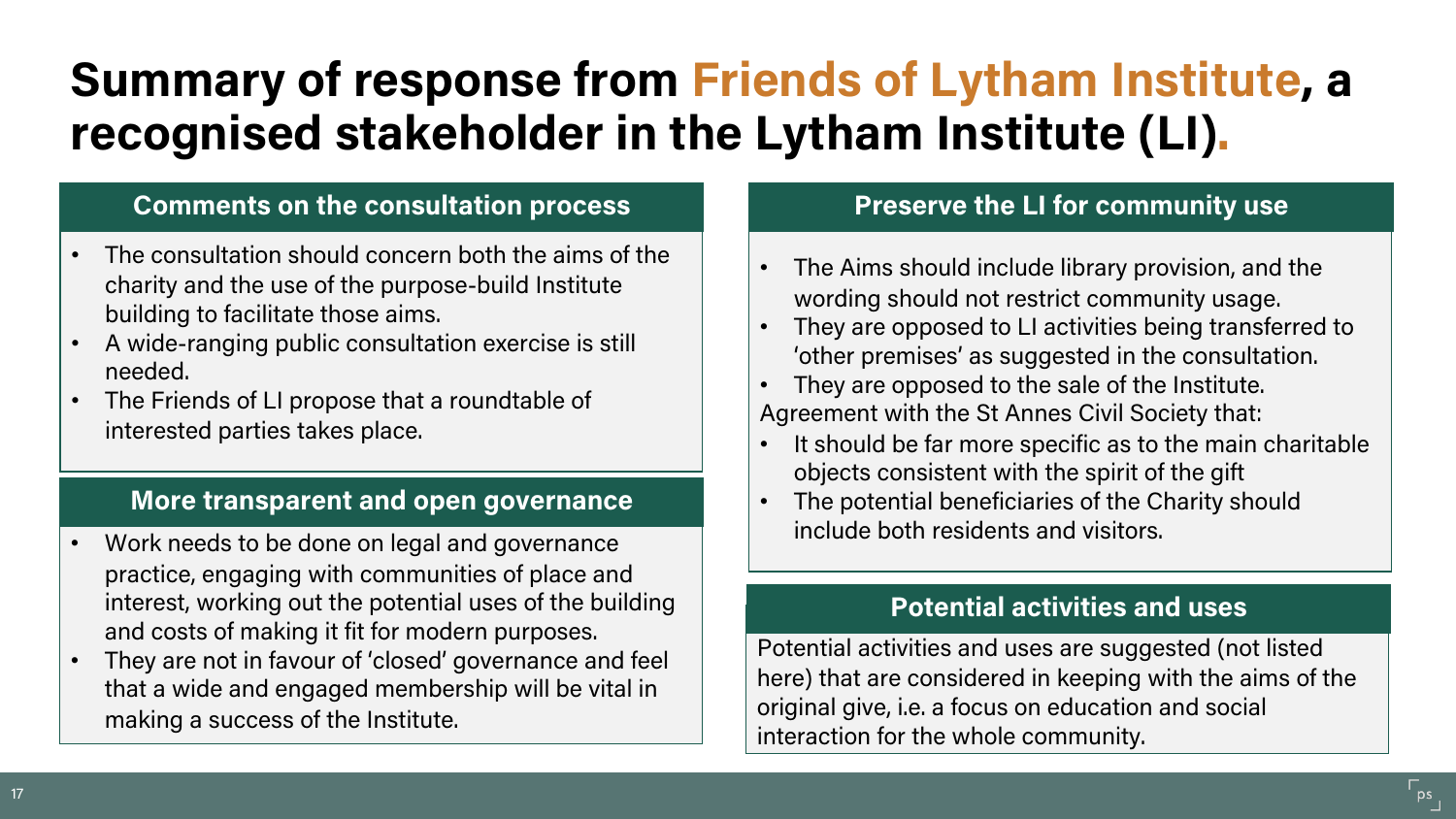## **Summary of response from the LSA Civic Society.**

#### **The Society feel they are a key stakeholder**

- Concerned with building conservation in the area
- Currently rent a room in Lytham Institute (LI)
- Invested in the process that established that the Council holds the Institute as Charity Trustee

#### **Need for transparent and open governance**

- Must respect the wishes of the original trustees
- The Lytham Institute is not an asset of the Council

#### **Preserve the LI for community use**

- Continue to use the LI as a community asset and a catalyst for regeneration of the town centre
- Strongly oppose any part of the site being sold
- At least 50% of the space should be dedicated to furthering the aims of the charity, with the remainder let to commercial tenants and as a hub for general public

#### **Give more consideration to funding**

- The Civic Society propose using a similar model as per the Lytham Baths and Assembly Rooms
- Consideration needs to be given to both initial funding and ongoing sustainable funding – a feasibility study and business plan are needed
- Funding support from the Local Authority is expected
- The response also included suggestions for specific possible funding avenues to consider (not listed here).
- Proposed model would require a salaried manager and could not rely solely on volunteers.

#### **Create a town centre hub**

- As a base for the creative arts and community use, the LI would enhance the area and enhance the development of the visitor economy and serve as a focus in the town centre
- LI should house the Tourist Information Centre
- Many potential uses suggested (not listed here)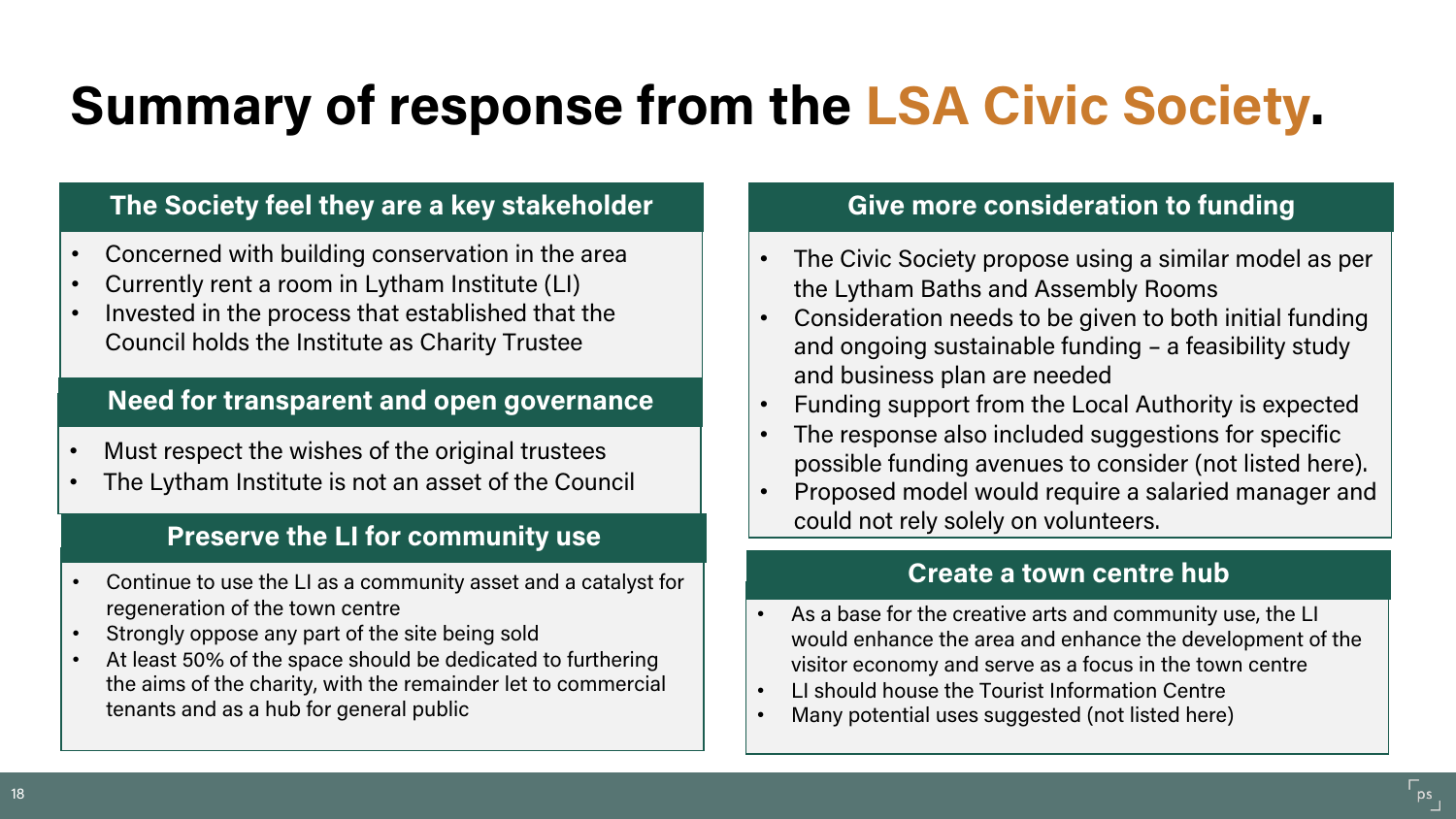### **Summary of response from the Lytham Heritage Group.**

#### **Concern over specific omissions from the revised Objects of the Institute**

- **No specific mention of heritage**, which is a fundamental Object from Lytham Heritage Group (LHG)'s Constitution and is only inferred, not specified, in the revised Objects of the Institute
- **No mention of preserving the Grade II listed structure** - preservation, protection, development and improvement of historic buildings and architecture is an Object from the Lytham Heritage Group's Constitution

#### **Some of the revised Objects of the Institute fit with the Lytham Heritage Group objects**

• The Archive and an annual keynote address in a 'room for hire' in the Institute would fulfil both organisations' **Objects** 

#### **Future input of LHG may be limited**

LHG is a small group and would struggle to take a more active role, such as in organization and administration of the Institute.

#### **Particular uses**

• There is a need for an additional display space to fulfil the cultural aspects of the Objects.